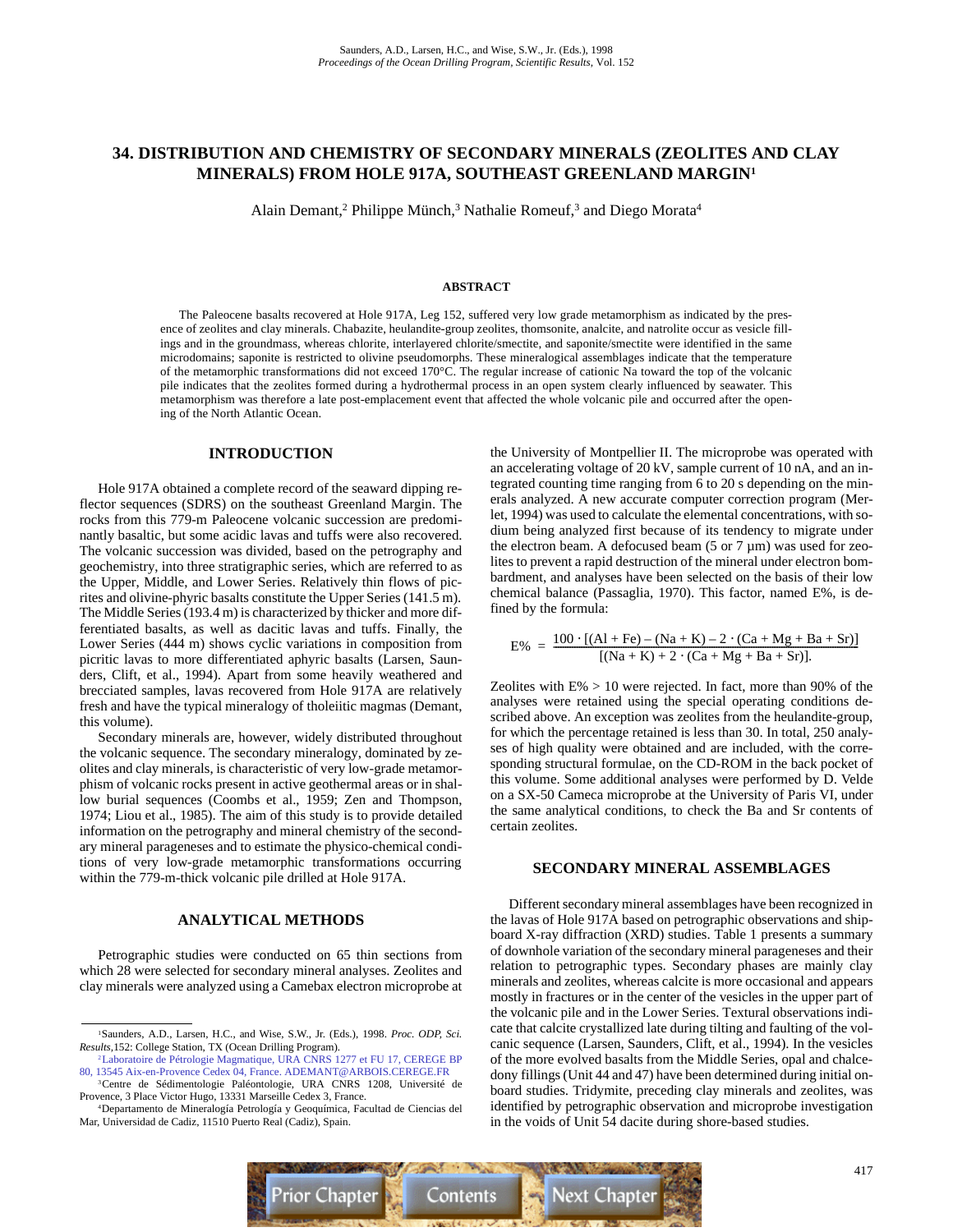| Table 1. Summary of secondary minerals identified by thin section studies and microprobe analyses in Hole 917A. |  |  |  |
|-----------------------------------------------------------------------------------------------------------------|--|--|--|
|                                                                                                                 |  |  |  |

| Core, section,<br>Depth<br>(mbf)<br>interval (cm) |        |                 |                         | Secondary minerals |                  |                 |                |          |        |            |      |      |        |
|---------------------------------------------------|--------|-----------------|-------------------------|--------------------|------------------|-----------------|----------------|----------|--------|------------|------|------|--------|
|                                                   |        |                 | Phyllosilicate types    |                    |                  | <b>Zeolites</b> |                |          |        |            |      |      |        |
|                                                   |        | Unit            | Petrographical type     |                    | $\boldsymbol{2}$ | 3               | $\overline{4}$ | Cbz      | Hul    | <b>Tms</b> | Ntr  | Anl  | Cal    |
| 152-917A-                                         |        |                 |                         |                    |                  |                 |                |          |        |            |      |      |        |
| <b>Upper Series</b>                               |        |                 |                         |                    |                  |                 |                |          |        |            |      |      |        |
| $8R-4$ , $15-20$                                  | 60.20  | 6               | Aphyric Ol basalt       |                    | X                |                 |                | X(1,2)   |        |            |      |      |        |
| $10R-1, 58-61$                                    | 74.48  | 9               | Aphyric Ol basalt       |                    | X                |                 |                |          |        |            |      |      |        |
| 11R-2, 124-128                                    | 87.17  | 13              | Aphyric Ol basalt       |                    | X                |                 |                | X(1,2)   |        |            |      |      |        |
| $13R-2$ , $70-75$                                 | 103.25 | 16              | Aphyric Ol basalt       | X                  | X                |                 |                | X(1,2)   |        |            |      |      |        |
| $18R-3, 98-101$                                   | 149.56 | 25              | Picrite                 | X                  | X                |                 |                | X(1)     |        |            |      |      |        |
| $18R-6.63-66$                                     | 153.57 | 27              | Ol-phyric basalt        | X                  | X                |                 |                | X(1)     |        |            |      | X(1) |        |
| 20R-4, 122-127                                    | 169.97 | 32B             | Picrite                 | X                  | X                |                 |                | X(3)     |        |            | X(3) |      | X      |
| Middle Series                                     |        |                 |                         |                    |                  |                 |                |          |        |            |      |      |        |
| $23R-3.6-7$                                       | 194.81 | 35B             | Tuff                    |                    |                  |                 |                |          | X(2,3) |            |      |      |        |
| $27R-1, 2-3$                                      | 215.32 | 39              | Aphyric basalt          |                    |                  | X               | $\mathbf x$    |          |        |            |      |      |        |
| 40R-4, 78-81                                      | 302.48 | 52              | Aphyric basalt          |                    |                  | X               |                |          |        |            |      |      |        |
| 45R-1, 55-59                                      | 326.85 | 53              | Aphyric basalt          |                    |                  | X               |                |          | X(2,3) |            |      |      |        |
| 47R-2, 38-42                                      | 347.54 | 54              | Dacite                  |                    |                  | X               |                |          | X(2)   |            |      |      |        |
| $53R-1, 15-18$                                    | 374.75 | 56              | Welded tuff             |                    |                  |                 |                |          | X(2)   |            |      |      |        |
| <b>Lower Series</b>                               |        |                 |                         |                    |                  |                 |                |          |        |            |      |      |        |
| $57R-3.64-67$                                     | 416.33 | 61 <sub>B</sub> | Picrite                 | X                  | $\mathbf X$      |                 |                |          |        |            |      |      | X      |
| 65R-3, 127-130                                    | 484.40 | 69              | Aphyric Ol basalt       |                    |                  | X               |                |          | X(2)   |            |      |      |        |
| 67R-3, 130-132                                    | 503.73 | 70              | Ol Pl Cpx-phyric basalt |                    |                  | $\mathbf{x}$    |                |          |        |            |      |      |        |
| 72R-1, 82-85                                      | 548.12 | 73A             | Ol-phyric basalt        | X                  | X                |                 |                | X(1,3)   |        | X(1,3)     |      |      |        |
| 78R-3, 93-95                                      | 598.98 | 76              | Aphyric Ol basalt       |                    | X                |                 |                | X(1,3)   |        |            |      |      |        |
| 79R-2, 64-67                                      | 607.08 | 78              | Ol-phyric basalt        |                    | $\mathbf X$      |                 |                |          |        |            |      |      |        |
| 80R-4, 40-44                                      | 619.29 | 79              | Aphyric Ol basalt       |                    | X                |                 |                | X(1,2)   |        |            |      |      |        |
| $87R - 5.42 - 46$                                 | 687.15 | 84              | Aphyric Ol basalt       |                    | X                |                 |                | X(1,3)   |        | X(1,2)     |      | X(2) |        |
| 88R-7, 83-86                                      | 700.52 | 84              | Aphyric Ol basalt       |                    | X                |                 |                | X(1)     |        | X(1)       |      |      |        |
| $90R-1.58-59$                                     | 710.68 | 85              | Ol Pl-phyric basalt     | X                  | X                |                 |                | X(1)     |        |            |      | X(2) |        |
| $90R-6.104-107$                                   | 717.33 | 86              | Ol Pl-phyric basalt     |                    | X                |                 |                | X(1,2,3) |        | X(2)       |      |      |        |
| $94R-1.71-74$                                     | 740.81 | 87              | Aphyric Ol basalt       |                    | X                |                 |                |          |        |            |      |      |        |
| $94R-3.64-65$                                     | 743.31 | 87              | Aphyric Ol basalt       |                    | $\mathbf X$      |                 |                |          |        |            |      |      |        |
| 97R-2, 10-11                                      | 770.35 | 89<br>90        | Aphyric Ol basalt       |                    | $\mathbf X$      |                 |                | X(1,2)   |        |            |      | X(1) | X<br>X |
| $9R-2.57-60$                                      | 790.34 |                 | Aphyric Ol basalt       |                    |                  |                 |                | X(1,2)   |        |            |      |      |        |

Notes: Type 1 phyllosilicate = mica-like; type  $2$  = green clays; type  $3$  = brown clays; type  $4$  = grass-green clays. Abbreviations for zeolites are: Cbz = chabazite; Hul = heulanditeclinoptilolite; Tms = thomsonite; Ntr = natrolite; Anl = analcite; Cal = calcite. (1) = zeolites present in the groundmass; (2) = zeolites in the vesicles; (3) = zeolites in veins. Unit 16, which was defined as an aphyric olivine basalt on board, corresponds in fact to a picrite (Demant, this volume).

Clay minerals are present in three different microdomains: (1) as the earliest filling of primary voids such as vesicles, veins, or veinlets; (2) as pseudomorphs after olivine and as an alteration product of plagioclase; and (3) in the groundmass replacing glass. Four different types of clay minerals have been distinguished on the basis of their optical features. Type 1 is colorless, has a mica-like appearance due to high birefringence colors, and occurs solely as replacement of olivine phenocrysts in the picritic and olivine-phyric lavas of the Upper and Lower Series. Type 2 clay minerals have light green to yellowish-green colors and often a blue-gray or brown birefringence typical of chlorites. A progressive change of composition is frequently observed in the voids and reflected by changes in color. Type 2 clay minerals also occur in both the Upper and Lower Series, as fibroradial assemblages lining and filling the cavities, as a replacement of olivine, or as alteration of plagioclase and groundmass. They always precede the crystallization of zeolites either in the open spaces or in the groundmass. When present in olivine, type 2 clay minerals replace early-formed type 1 mica-like clay minerals. Type 3 clay minerals have a brown to reddish-brown color and occur mainly in the Middle Series as vesicle fillings and groundmass replacement. Type 4 clay minerals have been observed only in Unit 39, an aphyric basaltic dike that cuts the Middle Series. Vesicles in this dike are filled with clay minerals having an intense grass-green color resembling that of celadonite.

A precise identification of clay minerals is generally based also on XRD studies. In this work, because the sampling was done first of all for primary mineral studies, the rocks are generally relatively fresh and clay minerals were analyzed on the same microprobed samples.

Zeolites were observed as open space fillings or as replacement of the groundmass in Hole 917A. The most common species identified in thin sections were chabazite and heulandite-group zeolites, and to a lesser extent thomsonite, analcite, and natrolite.

Chabazite occurs in the Upper and Lower Series as clear massive aggregates (0.1–1.5 mm) in the groundmass or with perfect rhombohedral shapes in the vesicles. The presence of orthogonal cleavages is a useful reconnaissance criteria for identification. Some crystals, in veins or vesicles, are clearly zoned. In ophitic textures, such as present in Unit 84, chabazite crystallized in irregular voids, after an initial coating by green clay minerals, enclosing plagioclase laths that are only slightly altered. The textural pattern of the interstitial secondary minerals seems to indicate that a complete dissolution of glass has occurred before the precipitation of the secondary minerals sequence.

Zeolites belonging to the heulandite-group were identified during shore-based studies; they are the only zeolites present in the Middle Series, but they have been also found in the upper part of the Lower Series (Table 1). Heulandite-group zeolites form small (0.1−0.2 mm) tabular crystals in veins or vesicles. They show a well-developed cleavage (010) and have very low birefringence. The precise identification of heulandite-group zeolites, however, is based on their thermal property (Mumpton, 1960) or chemical composition (Boles, 1972; Mason and Sand, 1960).

Natrolite is present in the Upper Series, mainly in veins, and crystallized as white, plumose or radiating crystals in association with chabazite. Thomsonite occurs only in the Lower Series, and has various morphologies, including clear needle-like crystals in the groundmass, and clear to brownish radiating fibers in the vesicles where it crystallized after analcite or chabazite. Analcite, with perfect euhedral form, was recognized visually on board in the vesicles of basalts, in the lower part of the Upper Series. In thin section, analcite occurs as clear translucent patches in the groundmass of Units 27 and 89, and is present also in some vesicles of the Lower Series. Finally, phillipsite was determined by shipboard XRD in Unit 1 but has not been found in the studied thin sections.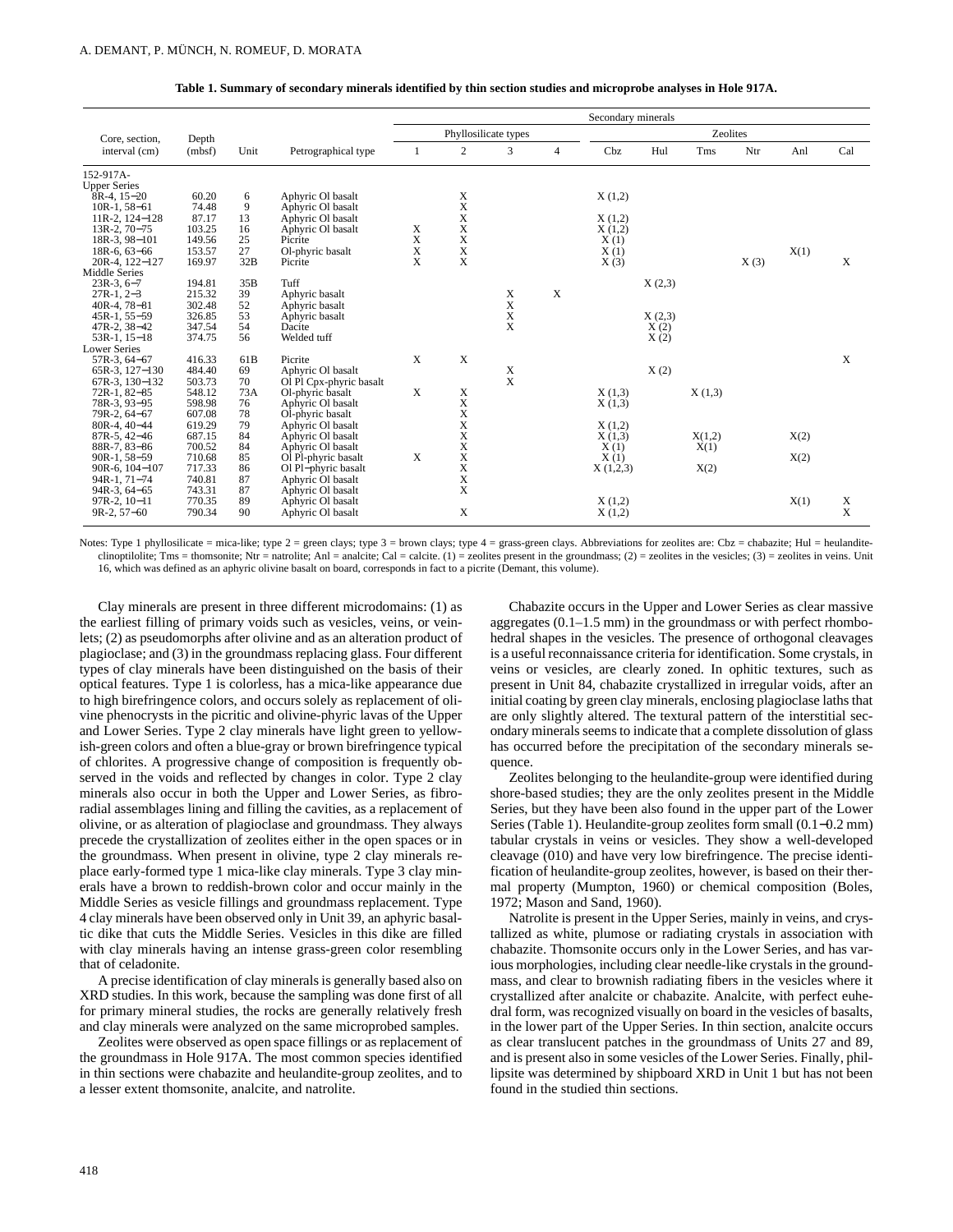

### **MINERAL CHEMISTRY Zeolites**

Zeolites from Hole 917A are predominantly sodi-calcic (chabazite, thomsonite, and clinoptilolite), but pure sodic species (analcite and natrolite) are also present, mainly in the vesicles and veins.

Chabazite is the most ubiquitous species in the lavas of the Upper and Lower Series (Table 1), but it exhibits a wide compositional range as evidenced by the distribution of the analyses on the genetic classification diagram of Sameshima (1978). All the analyses plot in the field of hydrothermal chabazites (Fig. 1) with the exception of crystals present in the vesicles of Unit 6, the uppermost unit analyzed, which fall in the field of sedimentary chabazites. The compositional variations of chabazites are observed at two different scales. At a global scale, chabazites from the Upper Series have a cationic composition clearly different from that of the Lower Series chabazites, the former being sodic, whereas the latter are calco-sodic (Fig. 2). Similar calco-sodic chabazites are common in basaltic volcanic piles and were described, for example, in the Kerguelen Islands (Verdier et al., 1988; Nativel et al., 1994). At the scale of an individual lava flow, zeolites crystallizing in the vesicles are always more silica-rich and more sodic than zeolites present in the groundmass. Such a trend, as illustrated by Figures 1 and 2, indicates that the chemical evolution of the chabazites is mostly controlled by  $Ca(AI) == > Na(Si)$  substitutions. Ba and Sr were analyzed in some chabazites from the Lower Series. Barium contents are always lower than 0.4 wt%, whereas Sr contents are not insignificant and reach 1.2 wt% in Unit 90, 0.8 wt% in Unit 89, and 0.5 wt% in Unit 73A. Such contents are, however, much less than the 5−7 wt% SrO recorded in some strontian chabazites from the Tertiary basaltic lavas of the Plateau des Coirons, France (Robert, 1988; Robert et al., 1988). The Ba anomaly of some Lower Series basalts does not seem to be due to the abundance of zeolites.

Numerous attempts to provide a chemical classification of the heulandite-group zeolites have been undertaken (Mason and Sand, 1960; Alietti, 1972; Boles, 1972; Hawkins, 1974; Gottardi and Galli, 1985), but none of them is fully satisfactory. The most useful chemical criterion to distinguish heulandite from clinoptilolite is still the  $Si/Al \text{ ratio (Boles, 1972)}$ ; clinoptilolite has  $Si/Al > 4$  and heulandite Si/Al < 4.0. In Hole 917A, heulandite-group zeolites have Si/Al ratios ranging from 3.56 to 4.25. Most of the analyzed crystals, howFigure 1. Al + (Fe + Mg + Ca + Ba + Sr) vs.  $Si$  + (Na + K) diagram of Hole 917A chabazites and genetic classification of chabazites after Sameshima (1978). Diamonds = Unit 73A; open symbols = chabazites present in the matrix; solid symbols = chabazites present in veins. Open circles = chabazites from the Lower Series; solid circles = chabazites present in the veins of Units 76 and 84. Open triangles = chabazites from the Upper Series. Open squares = chabazites present in the matrix of Unit 6; solid squares = chabazites in the vesicles of Unit 6. Stippled area = field of chabazites from the îles Kerguelen (Verdier et al., 1988; Nativel et al., 1994).

ever, have Si/Al < 4.0 and correspond therefore to heulandite s.s. (Fig. 3). The cationic composition is quite variable but evolves regularly from sodic to sodi-calcic composition (Fig. 2). It must be emphasized that heulandite-group zeolites, the only zeolites found in the Middle Series volcanics, have cationic compositions intermediate between those of the sodic chabazite from the Upper Series and those of the calco-sodic chabazites from the Lower Series (Fig. 2). Ba and Sr were also analyzed in heulandite-group zeolites from the dacite (Unit 54). Their concentrations are low (BaO <  $0.34$  wt% and SrO < 0.1 wt%) and as the modal percentage of zeolites is 5%, cannot account for the high Ba content (1200 ppm, Larsen et al., 1994; Fitton et al., Chap. 28, this volume) of this lava.

Analcite crystallized principally in the vesicles in basalts from Hole 917A. It has a simple chemical composition, close to the stoichiometric formula  $Na_{16}(Al_{16}Si_{32}O_{96})16H_2O$ . However, analcite from Unit 89, which crystallized in the groundmass, contains about 1 wt% CaO. Natrolite is relatively rare in Hole 917A and was analyzed in only one sample, in a vein cutting Unit 32B picrite. Natrolite is more alumina-rich  $(Si/Al = 1.5)$  and more sodic than analcite. As in the îles Kerguelen (Verdier et al., 1988), natrolite from Hole 917A is more hydrated than the theoretical composition and seems to correspond to paranatrolite as defined by Chao (1980). Analcite and natrolite show in fact little compositional range. This is a common characteristic of these zeolites either for those present in the Tertiary lavas from Kerguelen (Nativel et al., 1994), or those found in the Triassic basalts from Turkey (Malley et al., 1983), or the Jurassic basalts from southeast Spain (Morata et al., 1995).

Thomsonite is a calco-sodic zeolite that can be discriminated from the other fibrous species such as mesolite and scolecite by its lower Si/Al ratio. Thomsonite is present only in the Lower Series. Its chemical variation is mainly controlled by the NaSi  $\leq$  ==== $\geq$  CaAl coupled substitutions. The compositional range is relatively large but no regular variation is observed with depth. In Unit 86 a clear difference is observed in the vesicles: the first infillings are composed of transparent acicular crystals while the center is filled with brownish radiating needle-like crystals. The latter have higher Si/Al ratios and tend therefore toward the mesolite pole. However, as the compositional evolution is progressive, we include this fibrous zeolite in the thomsonite group. The brownish fibrous zeolite was initially thought to be scolecite on the basis of onboard XRD determination, but generally scolecite is a more calcic species.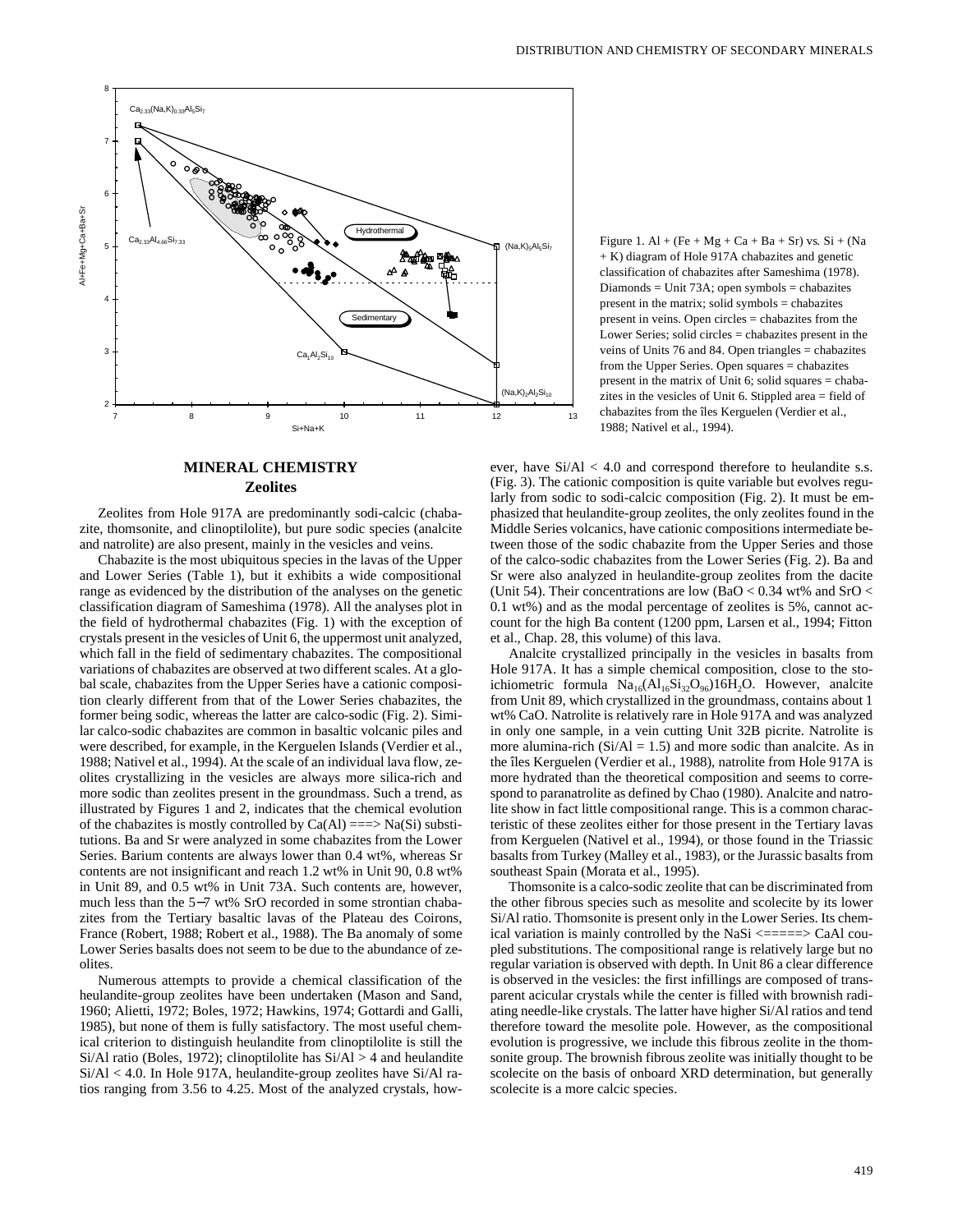

Figure 2. Triangular diagram showing ratios of exchangeable cations in chabazite and heulanditegroup zeolites. Open circles = Lower Series chabazites. Open diamonds = Middle Series heulanditegroup zeolites. Open triangles = Upper Series chabazites.

(Na,K)10Al10Si26O72 (Ca,Mg)5Al10Si26O72

### **Clay Minerals**

Figure 3. Mole plot of heulandite-group zeolites from Hole 917A in the triangle  $Si_{36}O_{72}$  (Ca,Mg)<sub>5</sub>Al<sub>10</sub>Si<sub>26</sub>O<sub>72</sub>–  $(Na,K)_{10}Al_{10}Si_{26}O_{72}$  (after Alietti et al., 1977). Si/Al = 4 discriminant line for clinoptilolite and heulandite (after Boles, 1972); Ca + Mg = Na + K discriminant line (after Mason and

A precise identification of clay minerals requires both XRD studies and electron microprobe analyses as exemplified by several authors (Bettison and Schiffman, 1988; Bettison-Varga et al., 1991; Robinson et al., 1993).

Several chemical parameters can be used to discriminate chlorite, interstratified chlorite/smectite, and smectite, provided all the analyses have been recalculated on the basis of chlorite formula (i.e., 28 oxygen atoms). The most useful is the Xc parameter, which corresponds to the percentage of chlorite layers present in the phyllosili-

420

Sand, 1960).

cate structure (Wise's method in Bettison and Schiffman, 1988). Xc varies from 0 for smectites s.s. to 1 for pure chlorites (Schiffman and Fridleifsson, 1991). Moreover, the sum of the non-interlayer cations  $(Si + Al<sub>tot</sub> + Fe<sub>tot</sub> + Mg + Mn)$  varies from 20 for the chlorite endmember to 17.82 for the smectite end-member, and the sum of interlayer cations  $(Ca + Na + K)$  is greater than 0.1 for phyllosilicates that include smectite interlayers in their structure (Schiffman and Fridleifsson, 1991). Finally, Bettison and Schiffman (1988) have demonstrated that phyllosilicates containing more than 6.25 Si cations per formula unit include smectite interlayers in their structure. These different poles are classically represented on a non-interlayer

50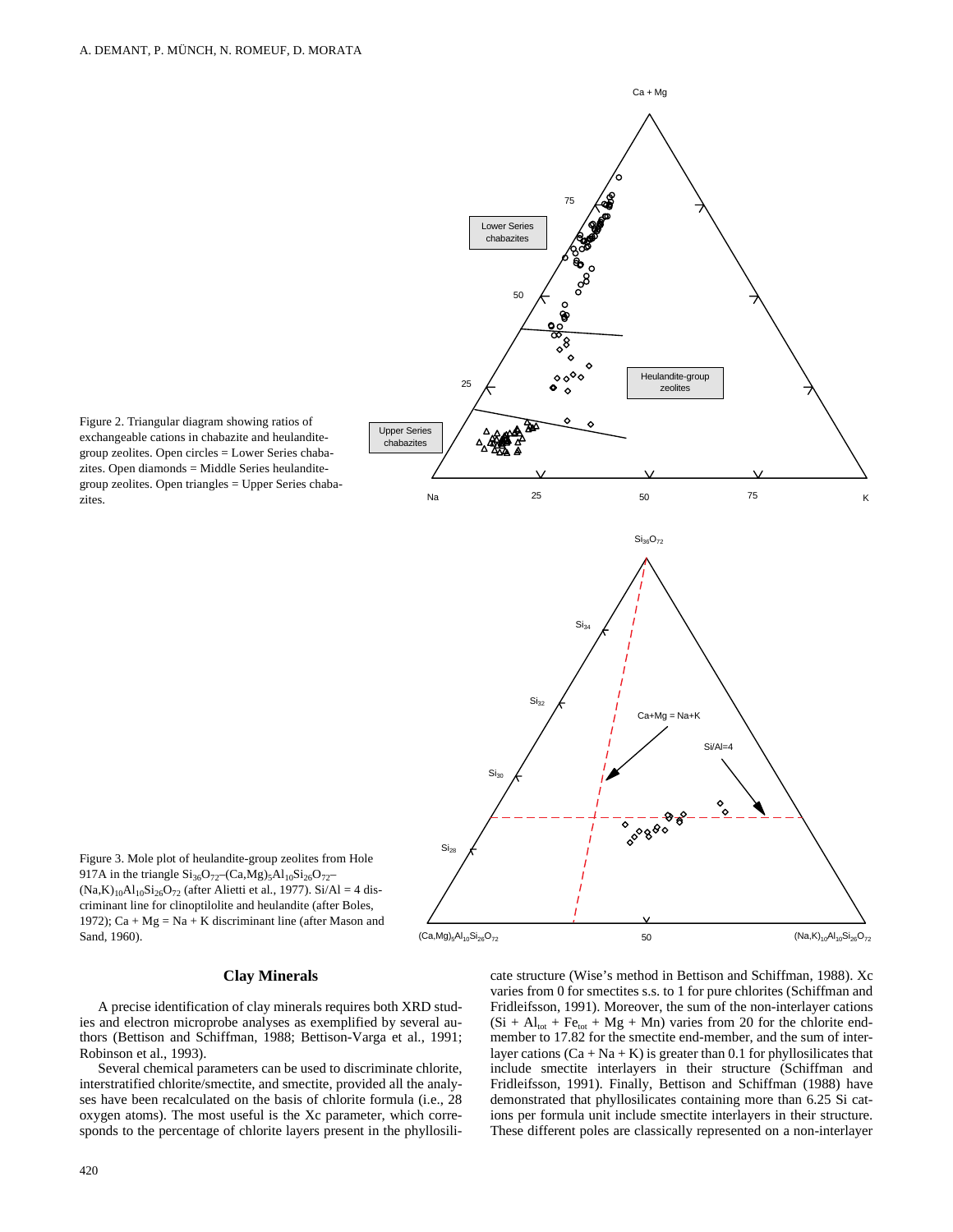However, although this study is based on microprobe data only, the differences in chemistry correlate well with the petrographical types defined from thin section studies. The mica-like clay minerals (type 1) plot near the pole of pure saponite (solid symbols, Fig. 4A); the green to yellowish-green phyllosilicates (type 2) correspond to interstratified chlorite/smectites with variable amount of chlorite layers; the brown to reddish-brown clay minerals present in the Middle Series (type 3) correspond to mixed layer celadonite/smectites with a near saponitic composition, and the intense grass-green phyllosilicates (type 4) correspond also to mixed-layer saponite/ celadonite but with a higher celadonite component (Unit 39; Fig. 4A).

The distinction between the mica-like saponites replacing olivine and the interstratified chlorite/smectites is also expressed on the (Ca + Na + K) vs. Si diagram (Fig. 4B) by a high Si content per formula unit  $(Si > 9.0)$  with a rather low interlayer charge for the former and a low Si content  $(6.6 < Si < 8.3)$  and a variable interlayer charge (up to 1.85) for the latter. The mixed layer saponite/celadonite from the Middle Series, and from Unit 69 of the Lower Series, are characterized by a high Si content (around 10) and an interlayer charge up to 2.0 (Fig. 4B). In the Upper and Lower Series, at the scale of the thin section, slight differences are observed in the phyllosilicate compositions depending on the microdomain in which they occur. Saponite s.s., corresponding to mica-like minerals, occurs only as pseudomorphs after olivine phenocrysts in the olivine-rich rocks. This indicates a strong control of the host mineral on the chemistry of the new-



Figure 4. **A.** Noninterlayer  $(Si + Al + Fe + Mg + Mn)$ cation total vs. Al<sub>tot</sub> for clay minerals from the Upper, Middle, and Lower Series. End-member compositions (solid diamonds) are taken from Robinson et al. (1993). **B.** Interlayer  $(Ca + Na + K)$  cation total vs. Si. Solid symbols correspond to mica-like phyllosilicates replacing olivine in picrites and olivine-phyric basalts.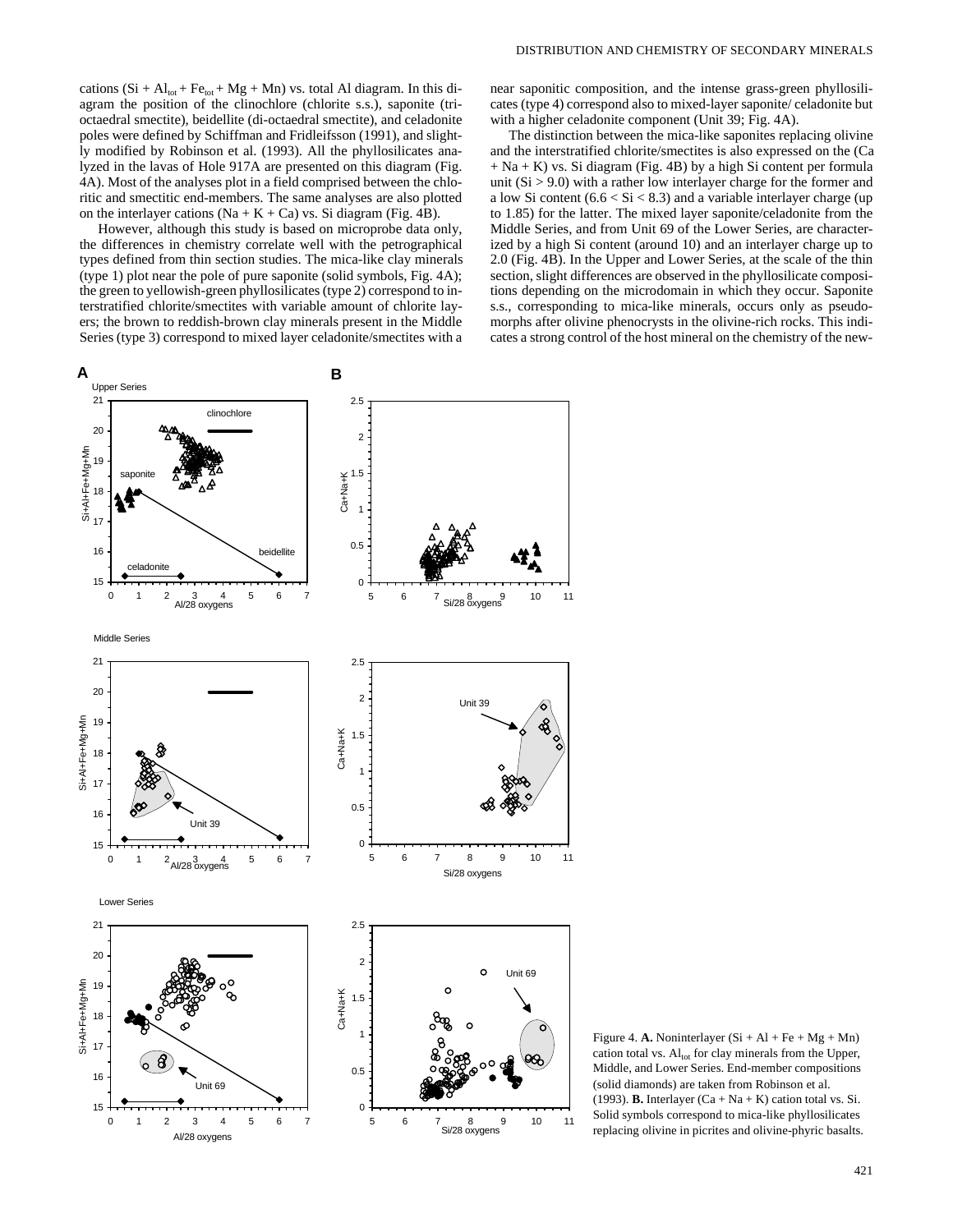ly formed Mg-rich phyllosilicates during this early stage of alteration of the olivine. Textural relationships show that the formation of chloritic clay minerals around olivine phenocrysts, in the groundmass, and as a partial replacement of plagioclase occurs later and therefore corresponds to a second stage of alteration. The most striking feature revealed by the clay mineralogy is the clear difference in chemistry of clay mineral assemblages in the different series. In the Upper and Lower Series (except for Unit 69 from the Lower Series where clay minerals are identical to those from the Middle Series), clay minerals correspond to interstratified chlorite/saponite, and saponite s.s., whereas, in the Middle Series, phyllosilicates are mainly represented by saponite s.s. and mixed-layer saponite/celadonite (Fig. 4). The interstratified chlorite/smectites and chlorites are slightly less ferriferous and more magnesian in the Upper Series than in the Lower Series, but their Fe/Mg ratio does not appear to vary within a single series (Fig. 5). Finally, it must be emphasized that some analyses of clay minerals have not been plotted due to their high Ca content (e.g.,  $CaO > 2$  wt% in Unit 84); this can be attributed to a very fine intermixing of calcite and phyllosilicates as seen in Leg 104 (LeHuray and Johnson, 1989).

# **ESTIMATION OF PHYSICO-CHEMICAL CONDITIONS OF METAMORPHISM**

### **Temperature and Pressure**

The secondary mineral assemblages recognized in Hole 917A basalts are in accordance with very low-grade metamorphism in the low-temperature zeolite facies. Similar low-grade basaltic metavolcanics have been described in various geological settings, including ocean-floor metamorphism (e.g., Evarts and Schiffman, 1983), hydrothermal metamorphism in geothermal systems (e.g., Kristmannsdóttir and Tómasson, 1978), diastathermal metamorphism (Robinson, 1987; Robinson and Bevins, 1989), and burial metamorphism (e.g., Aguirre and Offler, 1985; Schmidt, 1993). Based on these examples, experimentally calibrated equilibria for zeolites (Liou, 1971; Liou et al., 1991) and the petrogenetic grids defined for very lowgrade metabasalts (Liou et al., 1987; Frey et al., 1991), the temperatures of formation of the observed zeolite assemblages can be roughly estimated. Analcite and thomsonite indicate slightly higher temperatures than chabazite. The transition to the high-temperature zeolite facies, characterized by the appearance of laumontite, was estimated at about 120°−150°C (Liou, 1971), or in the range 155°−180°C (Cho et al., 1987).

The phyllosilicates can also be used for temperature estimations. A chlorite geothermometer has been established (Cathelineau and Nieva, 1985; Cathelineau, 1988) based on a linear regression between tetrahedral Al  $(AI<sup>IV</sup>)$  content of the phyllosilicates and in situ measured temperatures in a Mexican geothermal drill hole (Los Azufres). Several studies (Bevins et al., 1991; De Caritat et al., 1993) have further demonstrated that this empirical geothermometer has to be used carefully when applied to chlorites formed under conditions other than those in geothermal fields. De Caritat et al. (1993) have shown that chlorite composition is not only temperature dependent; coexisting minerals, bulk-rock composition, and primary mineralogy also interfere so that the results can often be over- or underestimated. However, according to Bevins et al. (1991) if this method is used to determine the temperature formation of chlorites in similar settings, the results can be satisfactory. We have applied Cathelineau's geothermometer to chlorites s.l. (i.e., type 2 phyllosilicates with Xc ranging from 0.80 to 1) to estimate the temperature of chlorite formation in the rocks of Hole 917A. The calculated temperatures range from 85° to 167°C in the Upper Series, whereas they are in the interval 43°−171°C for the Lower Series. These temperatures are broadly coherent with the stability domains of mafic phyllosilicates established in active geothermal wells. According to Kristmannsdóttir (1975, 1979), secondary mineral assemblages dominated by smectites are

 $422$ 

observed at temperatures lower than 180°C, whereas chlorite s.s. becomes the dominant phase at 240°C. At ODP Hole 504B, in the oceanic crust, saponite dominates in the low-temperature alteration zone where temperatures, based on oxygen isotopic data, are lower than 150°C (Honnorez et al., 1983; Alt et al., 1985; Shau and Peacor, 1992), whereas interstratified chlorite/smectites and chlorites occur at temperatures ranging from 200° to 380°C (Alt et al., 1985). At Hole 917A, the estimated chlorite formation temperatures do not appear to vary with depth. Although the mainly smectitic clay mineralogy of the Middle Series may indicate lower temperatures, the homogeneity of chlorite temperatures above and below, and the zeolite mineralogy, suggest rather that the occurrence of smectites in the Middle Series is mainly controlled by bulk rock composition.

The lack of vertical zeolite zonation and the relative homogeneity of the estimated temperatures from both zeolites and interstratified chlorite/smectites strongly suggest that the alteration experienced by basalts from Hole 917A corresponds to an hydrothermal alteration where the temperature is more related to that of the circulating fluids than to burial depth. Therefore, the temperature at which very lowgrade metamorphic reactions took place in Hole 917A is the same in the three different series and was less than 170°C.

Zeolite formation is only weakly pressure dependent. The secondary parageneses found at Hole 917A indicate low pressures (<1.5 kbars; Liou et al., 1987) and argue against an origin resulting from burial metamorphism.

### **Fluid Compositions**

A striking feature of the metamorphic mineralogy of the basaltic rocks at Hole 917A is the sodic composition of the zeolites (chaba-



Figure 5. Plot of FeO/(FeO+MgO) vs. depth for phyllosilicates from Hole 917A. The gray area represents the Middle Series.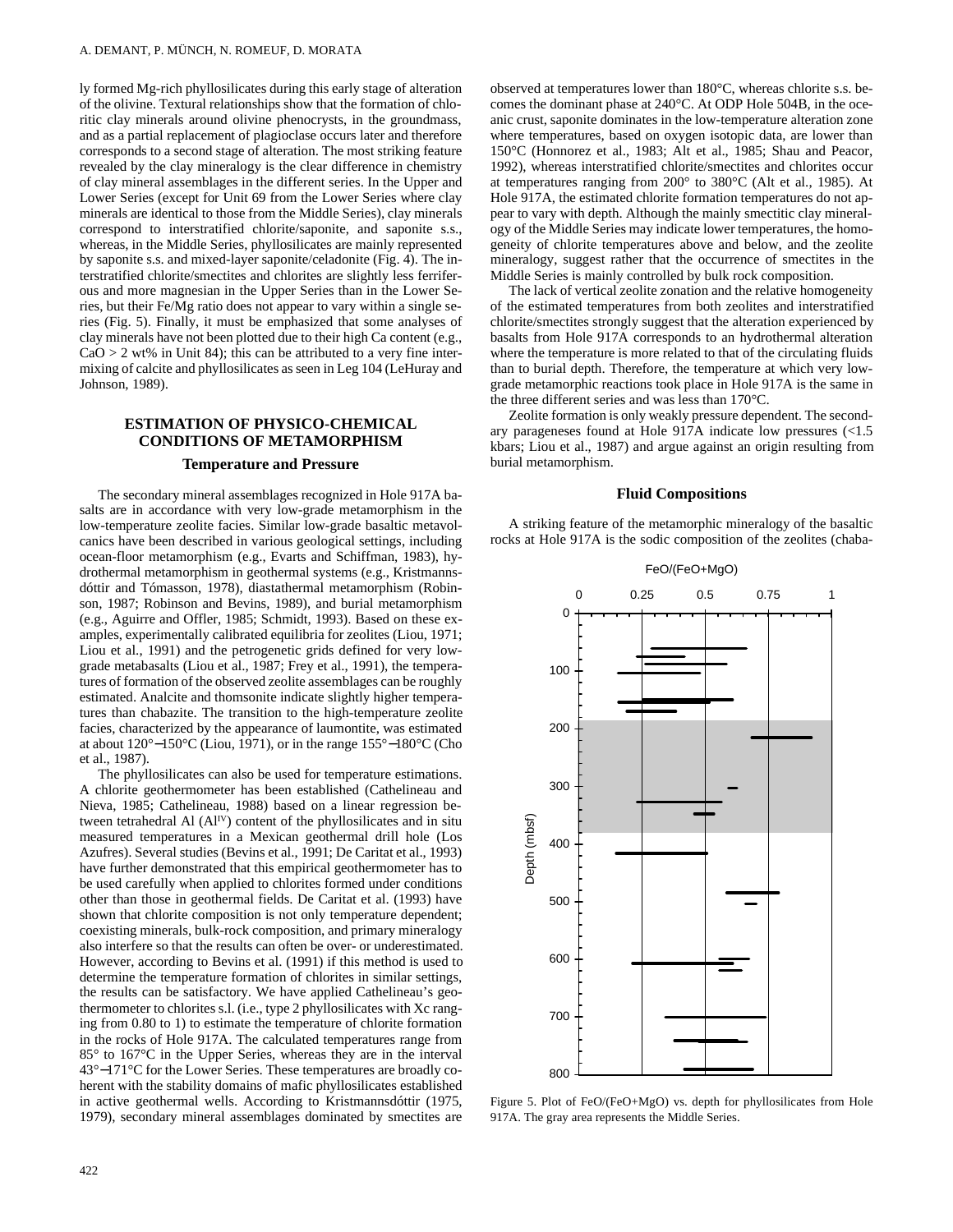

Figure 6. Plot of chemical compositions  $(SiO_2, A1_2O_3, CaO, MgO, Na_2O, and K_2O)$  of chabazite and heulandite-group zeolites vs. depth. The Middle Series is represented in gray.

zite, natrolite, analcite and heulandite-group). From the whole rock compositions (Na<sub>2</sub>O < 2.5 wt% for basaltic rocks in the Upper and Lower Series and  $Na<sub>2</sub>O < 3.2$  wt% in the more differentiated rocks of the Middle Series; Larsen, Saunders, Clift, et al., 1994) an external source for sodium is needed, and thus metamorphic reactions may have occurred in an open system. Chabazite, with a relatively calcic composition, and thomsonite (a calcic zeolite) are restricted to the Lower Series (Table 1). Moreover, the sodium content of chabazites and heulandite-group zeolites within a single series decreases regularly with depth, whereas the Ca content increases correlatively (Fig. 6). This general trend suggests that the external source for Na is the overlying seawater. The K content also decreases regularly with depth in the Middle and Lower Series while it increases with depth in the Upper Series. The Si and Al contents remain constant in each series, and the occurrence of a more silica-rich zeolite in the Middle Series (heulandite-group) correlates well with the more differentiated character of the volcanic rocks. Thus, the cationic composition of the two main zeolites in Hole 917A appears to be controlled mainly by the composition of the fluids percolating through the volcanic pile, whereas the influence of the host-rock chemistry is underlined by the variations in Si content. From the studies of metamorphosed basalts of the îles Kerguelen, differences in cationic composition between onland calcic chabazite (Nativel et al., 1994) and sodic chabazite in seafloor basalts (Sevigny et al., 1992) also demonstrate the influence of seawater during hydrothermal alteration.

Fe-rich saponites are usually related to non-oxidizing diagenesis, whereas Mg-saponites are characteristic of oxidizing domains. The more magnesian and less ferrous composition of the interstratified chlorite/smectites in the Upper Series, as compared with that of the Lower Series, appears to indicate that metamorphic reactions took place under more oxidizing conditions in the upper part of the volcanic pile, which also agrees with a decreasing influence of fresh oxygenated seawater with depth.

### **CONCLUSIONS**

Zeolite and clay mineral assemblages present in the vesicles, veins, and groundmass of the different petrographic units recovered at Hole 917A are typical of very low-grade metamorphism in the zeolite facies, corresponding to temperatures less than 170°C. This metamorphic event, which affected the whole volcanic pile, was clearly influenced by seawater, as demonstrated by the progressive increase of cationic Na toward the top in the chabazites and heulandite-group zeolites. As the entire volcanic sequence was erupted subaerially, this episode of hydrothermal alteration is clearly a late post-emplacement event that occurred in a marine environment, after the opening of the North Atlantic Ocean.

### **ACKNOWLEDGMENTS**

This paper has benefited from detailed review and comment from L. Aguirre, R. Bevins, and Bob Wathen, as well as fruitful discussions with J-J. Cochemé concerning zeolites. C. Laverne and P. Pezard, through the results obtained at Hole 504B, inspired me to participate in an ODP leg. H. Cambray and D. Vandamme helped to give a "Marseille" touch to Leg 152. This study was supported by a CNRS-INSU grant (Geosciences marines 94GEO1/3.01).

#### **REFERENCES**

- Aguirre, A., and Offler, R., 1985. Burial metamorphism in the Western Peruvian trough: its relation to Andean magmatism and tectonics. *In* Pitcher, W.S., Atherton, M.P., Cobbing E.J., and Beckinsale R.D. (Eds*.), Magmatism at a Plate Edge: the Peruvian Andes:* Glasgow (Blackie), 59−71.
- Alietti, A., 1972. Polymorphism and crystal-chemistry of heulandites and clinoptilolites. *Am. Mineral.,* 57:1448−1462.